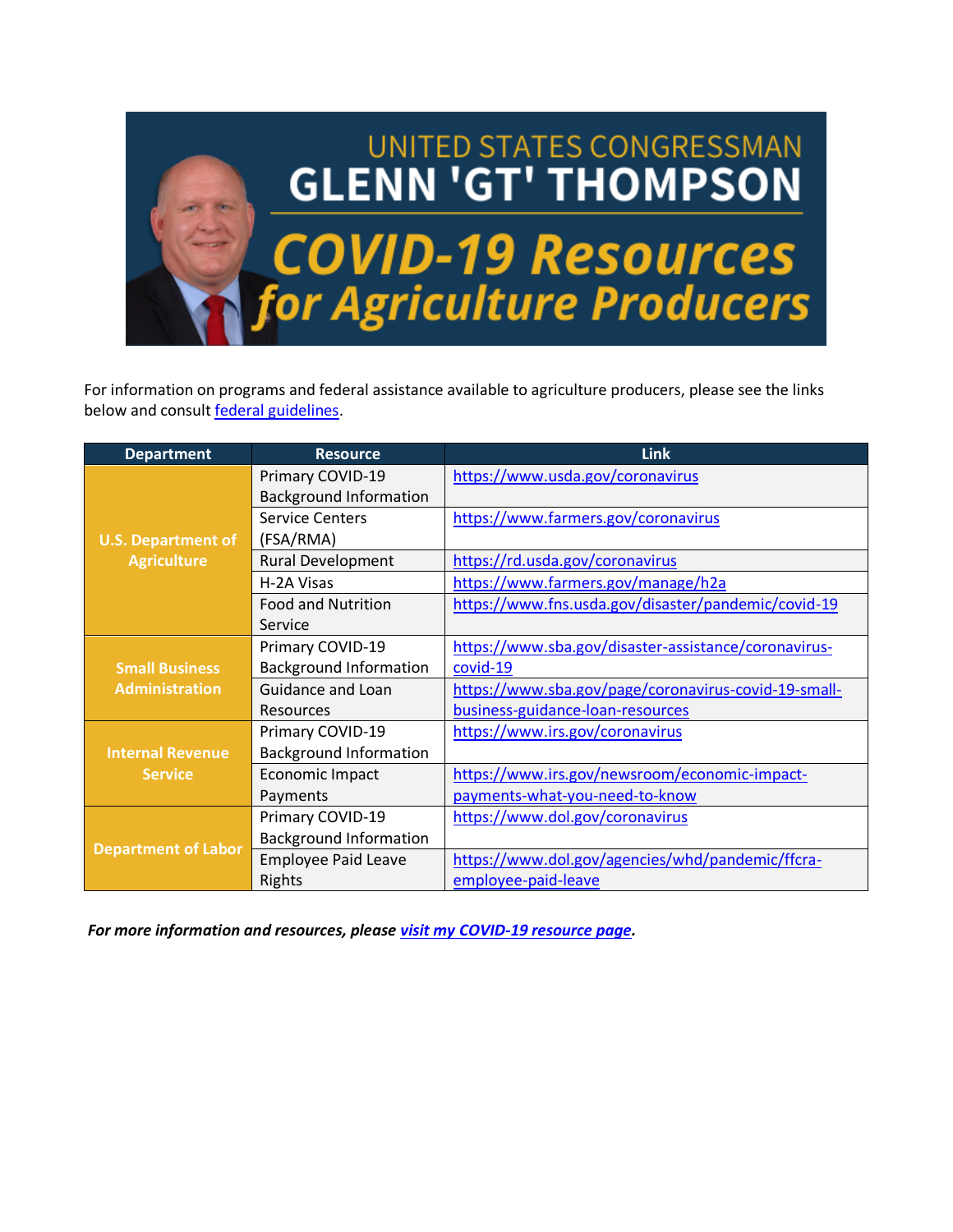# **Frequently Asked Questions**

# **Are farmers and ranchers eligible for the Paycheck Protection Program 7 A loan administered by the Small Business Administration?**

**YES** – On Friday April 3rd, the Small Business Administration released the Paycheck Protection Program interim final rule, removing industry-specific revenue thresholds. Agriculture businesses that employ 500 or less people whose principal place of residence is in the United States are eligible, regardless of revenue levels. The Paycheck Protection Program helps small businesses (including agriculture) keep their employees paid through this difficult period. For more information on PPP including details on how to apply, [click here.](https://www.sba.gov/funding-programs/loans/coronavirus-relief-options/paycheck-protection-program-ppp)

# **With operating and family living expenses, emergency cash needs and cash flow are presenting a challenge for farm families. Is there any flexibility by the Farm Service Agency to access credit and program benefits?**

**YES** – The Farm Service Agency is "relaxing" it's loan-making process as the nation copes with travel and interpersonal restrictions brought about by the coronavirus outbreak.

- Deadlines have been extended for submitting deadlines.
- FSA has stated it would:
	- Prepare documents for direct loans even if it cannot complete lien and record searches
	- Close loans if the required lien position on the primary security is perfected, even for loans requiring additional security
	- Consider guaranteed lender requests for temporary payment deferral consideration and temporary forbearance consideration for borrowers on loan liquidation and foreclosure actions

## **Will there be any assistance when agriculture production, processing and market access have been negatively impacted as a result of the COVID-19?**

**YES** – Resources are currently available and under consideration negatively impacted farms during this pandemic.

- The SBA Paycheck Protection Program has clarified that farmers employing 500 or fewer people whose principal place of residence is in the United States are eligible for the loan program, regardless of revenue. For more information, please contact your community bank and local FSA office.
- The CARES Act replenishes \$14 billion in funding for USDA's CCC Commodity Credit Corporation, as well as an additional \$9.5 billion for Coronavirus response actions with dairy, livestock, and specialty crop producers specifically targeted. It is anticipated the Secretary will soon be providing guidance on how this money will be deployed for the industry.
- Specifically for the dairy industry, Congressman Thompson will be working with colleagues asking the USDA for:
	- A buyout of excess product
	- New direct support for dairy
	- Reopen a new DMC signup period
- For questions and guidance on milk dumping, please check in with your local county conservation district office.